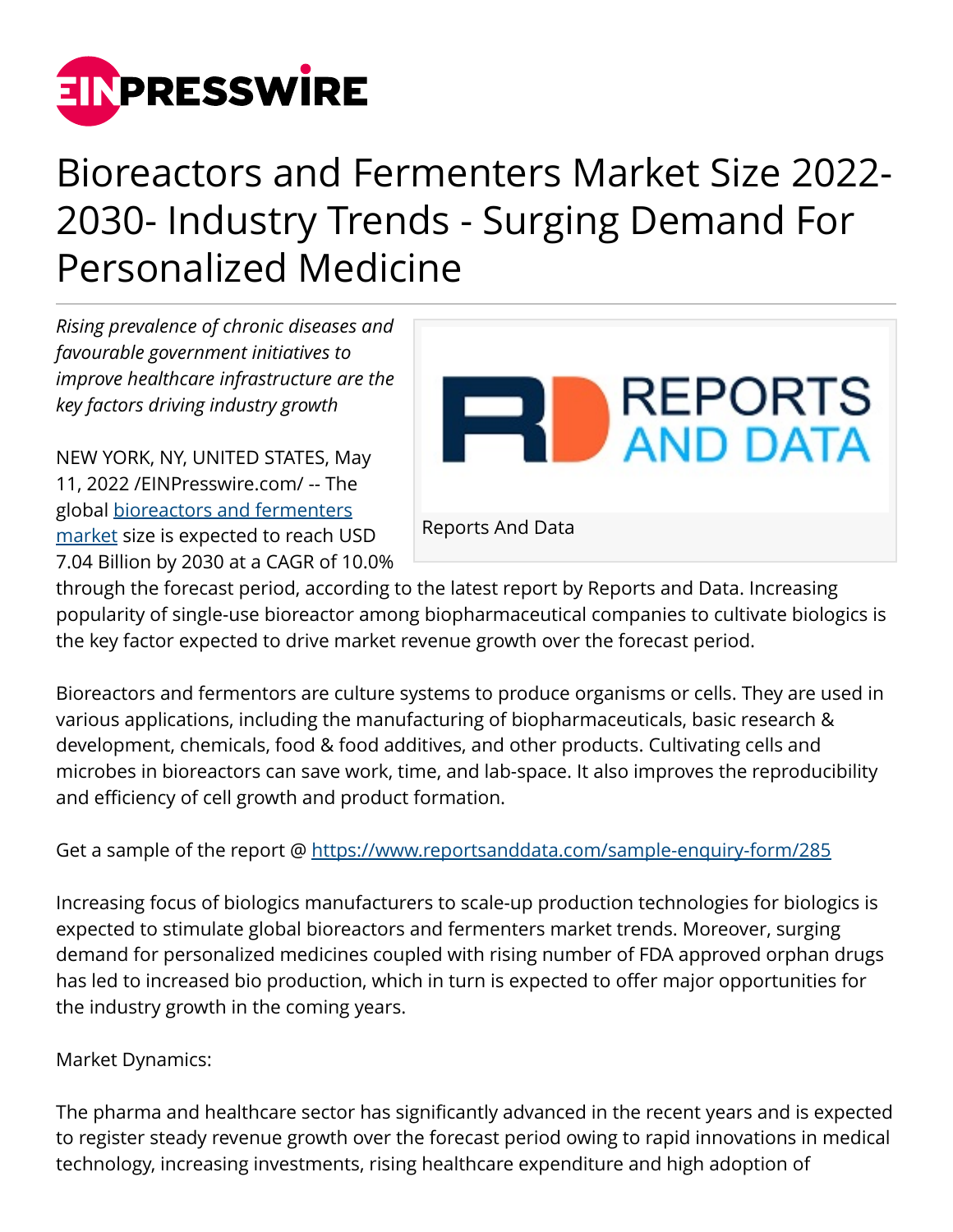advanced products and systems. Factors such as rising prevalence of chronic diseases such as diabetes, cancer, cardiovascular diseases, and neurological disorders across the globe, rising cases of coronavirus, improving healthcare infrastructure and research facilities, and increasing adoption of remote patient monitoring services and home care settings are expected to fuel global market revenue growth over the forecast period. In addition, increasing number of hospitals and ambulatory care centers worldwide, high demand for personalized medicine, increasing investments in drug discovery and growing investments by public and private sectors are expected to drive global market growth in the coming years.

Leading companies operating in the market are:

Sartorius AG BBI, GE Healthcare, Praj Hipurity Systems, Danaher (Pall), ZETA, Thermo Fisher, Pierre Guerin (DCI-Biolafitte), Bioengineering AG, Merck KGaA, Solaris, Applikon Biotechnology, Eppendorf AG, and Infors HT among others. Rising investments by the key industry players for the R&D activities will bolster market growth over the analysis period.

Competitive Landscape:

The report also focuses on details of each market player including its global position, financial standing, revenue generation, company overview, product & service portfolio. The Bioreactors and Fermenters market is extremely competitive and consists of several key players at regional and global level. Key players are focused on adopting various strategies such as new product launches, mergers and acquisitions, investments in R&D, partnerships, joint ventures and collaborations to strengthen their market position and enhance product portfolio.

Download Summary @ <https://www.reportsanddata.com/download-summary-form/285>

The report also offers detailed insights about market segmentation based on type, application and regional bifurcation:

Bioreactors and Fermenters Market Segmentation:

Type Outlook (Revenue, USD Billion; 2019-2030)

Single-use Bioreactors Multiple-use Bioreactors

Application Outlook (Revenue, USD Billion; 2019-2030)

Biopharmaceutical Companies CROs Academic and Research Institutes **Others**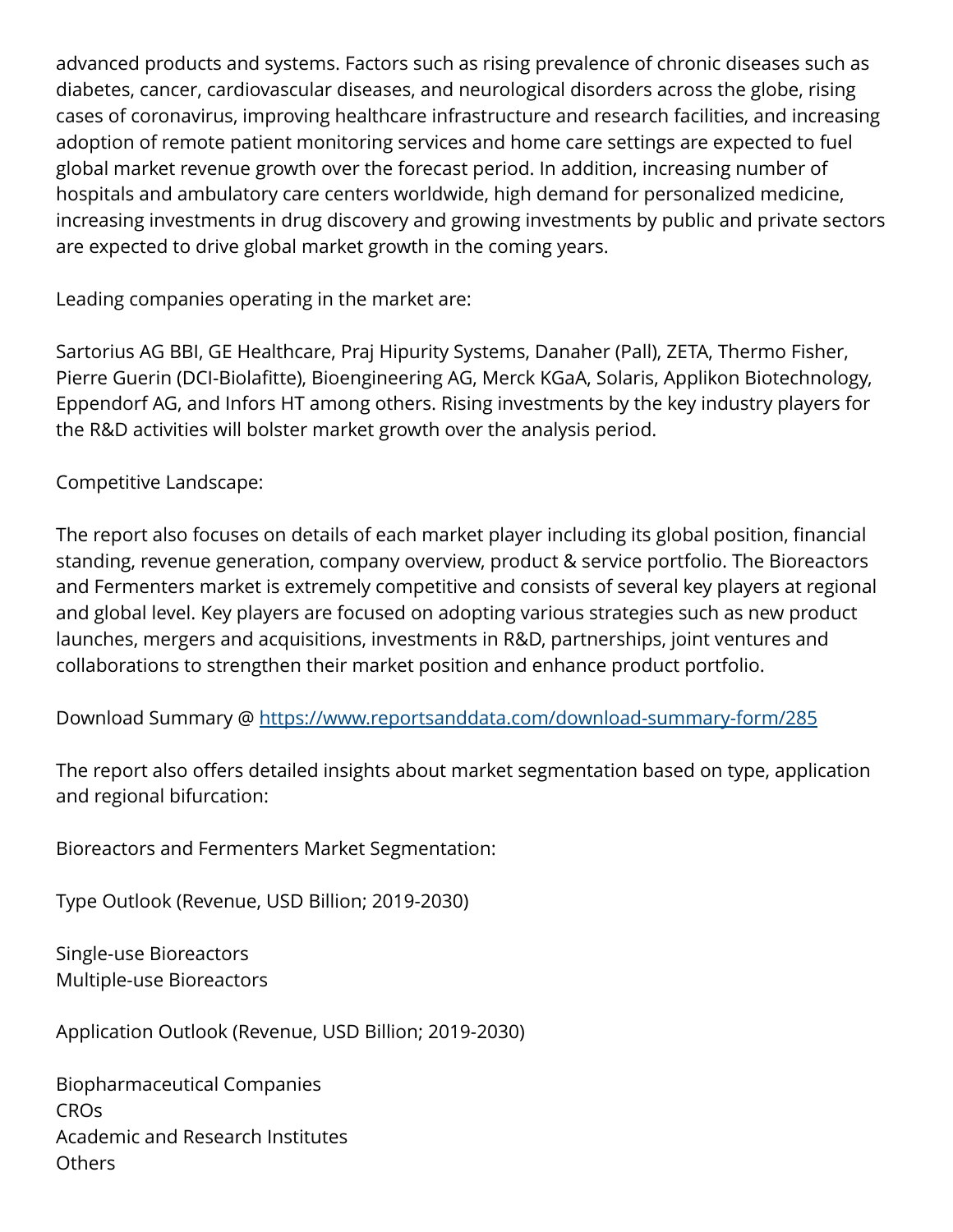### Regional Outlook:

North America Europe Asia Pacific Latin America Middle East & Africa

Request a customization of the report @ [https://www.reportsanddata.com/request](https://www.reportsanddata.com/request-customization-form/285)[customization-form/285](https://www.reportsanddata.com/request-customization-form/285)

Thank you for reading the report. Kindly note that we also offer customized reports according to the client requirement. Contact us to know more about the customization feature and our team will provide you with the best customized report.

#### About Reports and Data

Reports and Data is a market research and consulting company that provides syndicated research reports, customized research reports, and consulting services. Our solutions purely focus on your purpose to locate, target, and analyze consumer behavior shifts across demographics, across industries, and help clients to make smarter business decisions. We offer market intelligence studies ensuring relevant and fact-based research across multiple industries, including Healthcare, Touch Points, Chemicals, Products, and Energy. We consistently update our research offerings to ensure our clients are aware of the latest trends existent in the market. Reports and Data has a strong base of experienced analysts from varied areas of expertise. Our industry experience and ability to develop a concrete solution to any research problems provides our clients with the ability to secure an edge over their respective competitors.

Read More Related Reports:

Chromatography Accessories & Consumables Market @ [https://www.biospace.com/article/chromatography-accessories-and-consumables-market](https://www.biospace.com/article/chromatography-accessories-and-consumables-market-revenue-growth-fueled-by-increasing-research-and-development-activities-in-biotechnology-and-pharmaceutical-sector-reports-and-data-/)[revenue-growth-fueled-by-increasing-research-and-development-activities-in-biotechnology-and](https://www.biospace.com/article/chromatography-accessories-and-consumables-market-revenue-growth-fueled-by-increasing-research-and-development-activities-in-biotechnology-and-pharmaceutical-sector-reports-and-data-/)[pharmaceutical-sector-reports-and-data-/](https://www.biospace.com/article/chromatography-accessories-and-consumables-market-revenue-growth-fueled-by-increasing-research-and-development-activities-in-biotechnology-and-pharmaceutical-sector-reports-and-data-/)

Mammography Market @ [https://www.biospace.com/article/mammography-market-size-to](https://www.biospace.com/article/mammography-market-size-to-reach-usd-3-4-billion-in-2028/)[reach-usd-3-4-billion-in-2028/](https://www.biospace.com/article/mammography-market-size-to-reach-usd-3-4-billion-in-2028/)

Stem Cells Market @ [https://www.biospace.com/article/stem-cells-market-size-to-reach-usd-19-](https://www.biospace.com/article/stem-cells-market-size-to-reach-usd-19-31-billion-in-2028-with-cagr-of-8-4-percent-says-reports-and-data/) [31-billion-in-2028-with-cagr-of-8-4-percent-says-reports-and-data/](https://www.biospace.com/article/stem-cells-market-size-to-reach-usd-19-31-billion-in-2028-with-cagr-of-8-4-percent-says-reports-and-data/)

Palliative Care Market @ [https://www.biospace.com/article/palliative-care-market-size-to-reach-](https://www.biospace.com/article/palliative-care-market-size-to-reach-usd-6-43-billion-in-2028-noted-reports-and-data/)